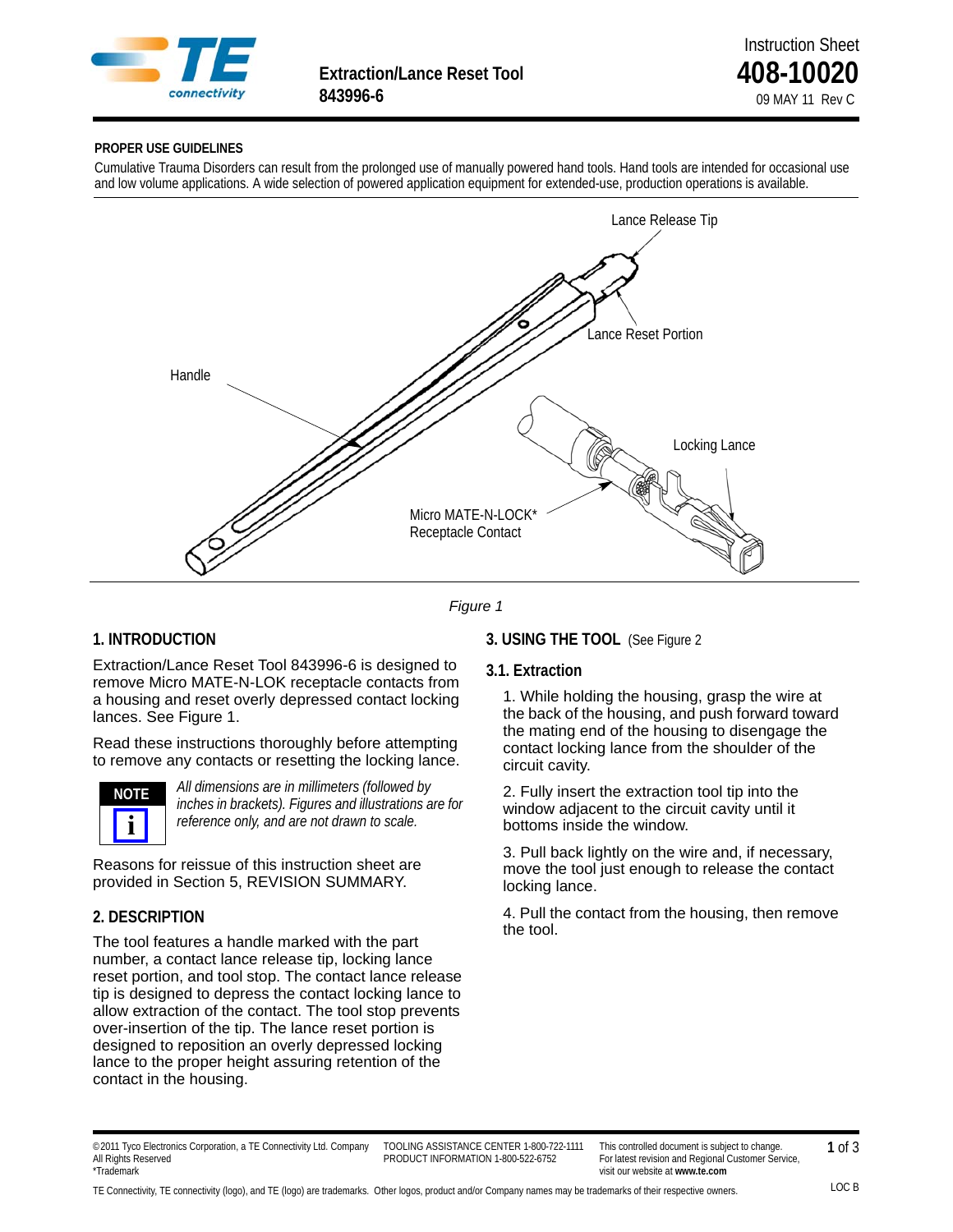

# **3.2. Locking Lance Reset** (See Figure 3)

Check compatibility of the contact and tool, then proceed as follows:

1. Orient the lance reset portion so that the taper is facing the contact locking lance.

# **Wires** Back of Housing Tip of Tool Window *Extraction*

*Figure 2*

<span id="page-1-1"></span><span id="page-1-0"></span>

*Figure 3*

2. Keep the lance reset portion against the contact and slide it towards the base of the contact locking lance until it bottom

3. Remove the tool. The contact is ready for re-insertion into the housing.s.



*Damaged contacts should not be used. If a damaged contact is evident, it should be cut from the wire and replaced with a new one.*

# **4. MAINTENANCE AND INSPECTION**

The tool should conform to the dimensions provided in [Figure](#page-1-1) . It is recommended that each tool be inspected upon arrival to be sure it has not been damaged in transit and at regularly scheduled intervals to be sure it remains functional.

Keep the tool clean.

# **5. REVISION SUMMMARUY**

Since the previous release of this instruction sheet, the new company logo has been applied